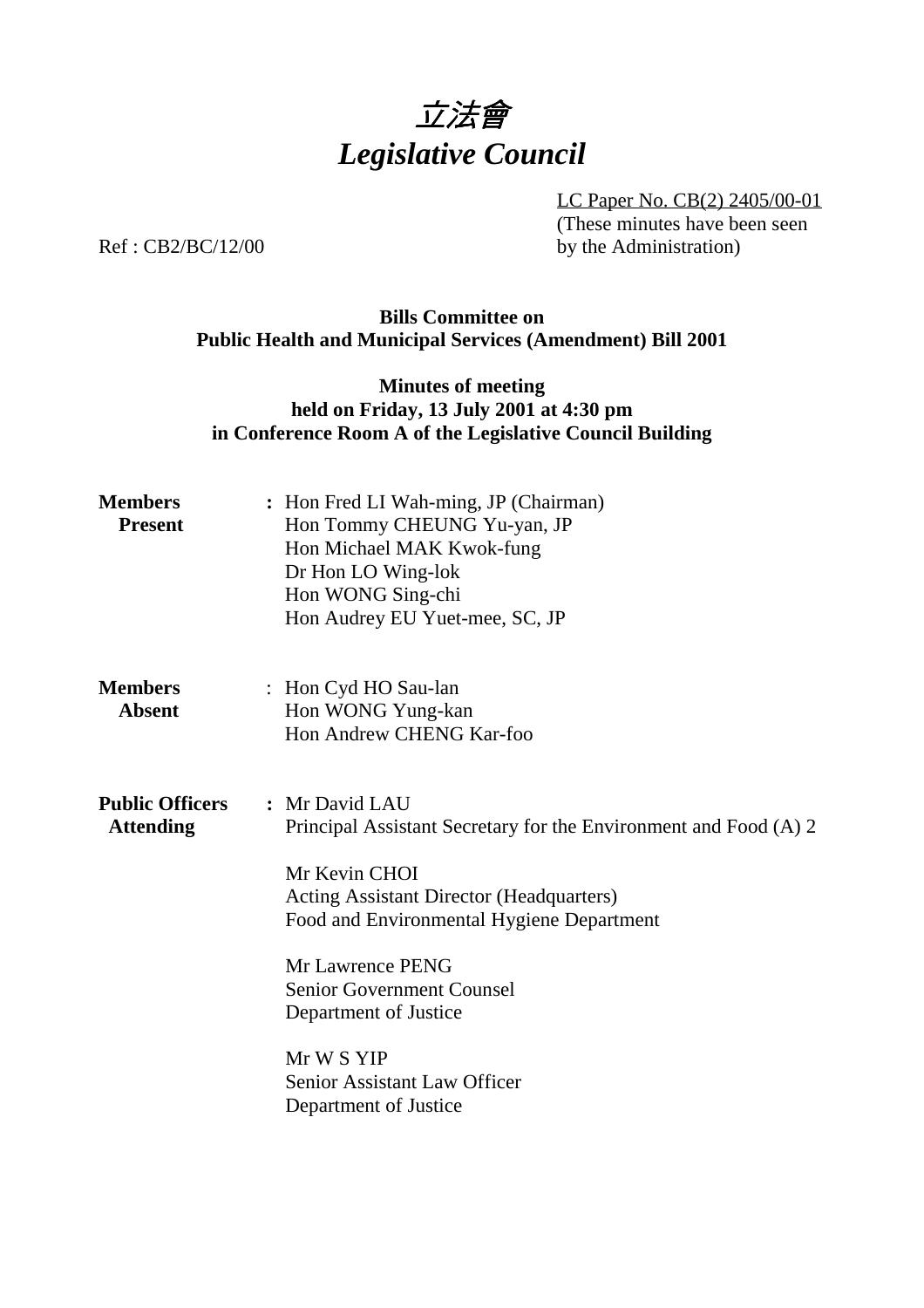| <b>Clerk</b> in<br><b>Attendance</b> |  | Mrs Constance LI<br>Chief Assistant Secretary (2)5   |
|--------------------------------------|--|------------------------------------------------------|
| Staff in<br><b>Attendance</b>        |  | : Mr Stephen LAM<br><b>Assistant Legal Adviser 4</b> |
|                                      |  | Miss Irene MAN<br>Senior Assistant Secretary (2)9    |

Action

### **I. The Administration's response to issues raised at the meeting on 15 June 2001** (LC Paper Nos. CB(2) 2027/00-01(01) to (03))

The Chairman said that the meeting was postponed from 6 July 2001 because of a typhoon on that day.

2. The Chairman advised that the Judiciary Administrator had provided a response raising certain issues for consideration by the Bills Committee. The Judiciary Administrator had also sent apologies for not being able to attend the meeting of the Bills Committee.

3. Mr Tommy CHEUNG asked whether the Bills Committee should invite the Judiciary Administrator again to explain its position at a meeting of the Bills Committee.

4. Dr LO Wing-lok said that the Judiciary Administrator had explained its position in the letter provided to the Bills Committee. He considered that members should consider other proposals which could address members' concerns.

The proposed Appeal Board

5. Ms Audrey EU suggested that the Bills Committee could first discuss the Administration's proposal of establishing an Appeal Board before deciding whether to invite the Judiciary Administrator to a meeting of the Bills Committee.

6. Principal Assistant Secretary for the Environment and Food (A) 2 (PAS(EF)(A)2) explained the Administration's proposal -

- (a) The proposed Appeal Board would comprise a Chairman and a panel of not less than 15 persons who should not be public officers;
- (b) Among the panel, two to three persons would also be appointed as Deputy Chairmen;
- (c) The Chairman should be a retired magistrate;

 $-2 -$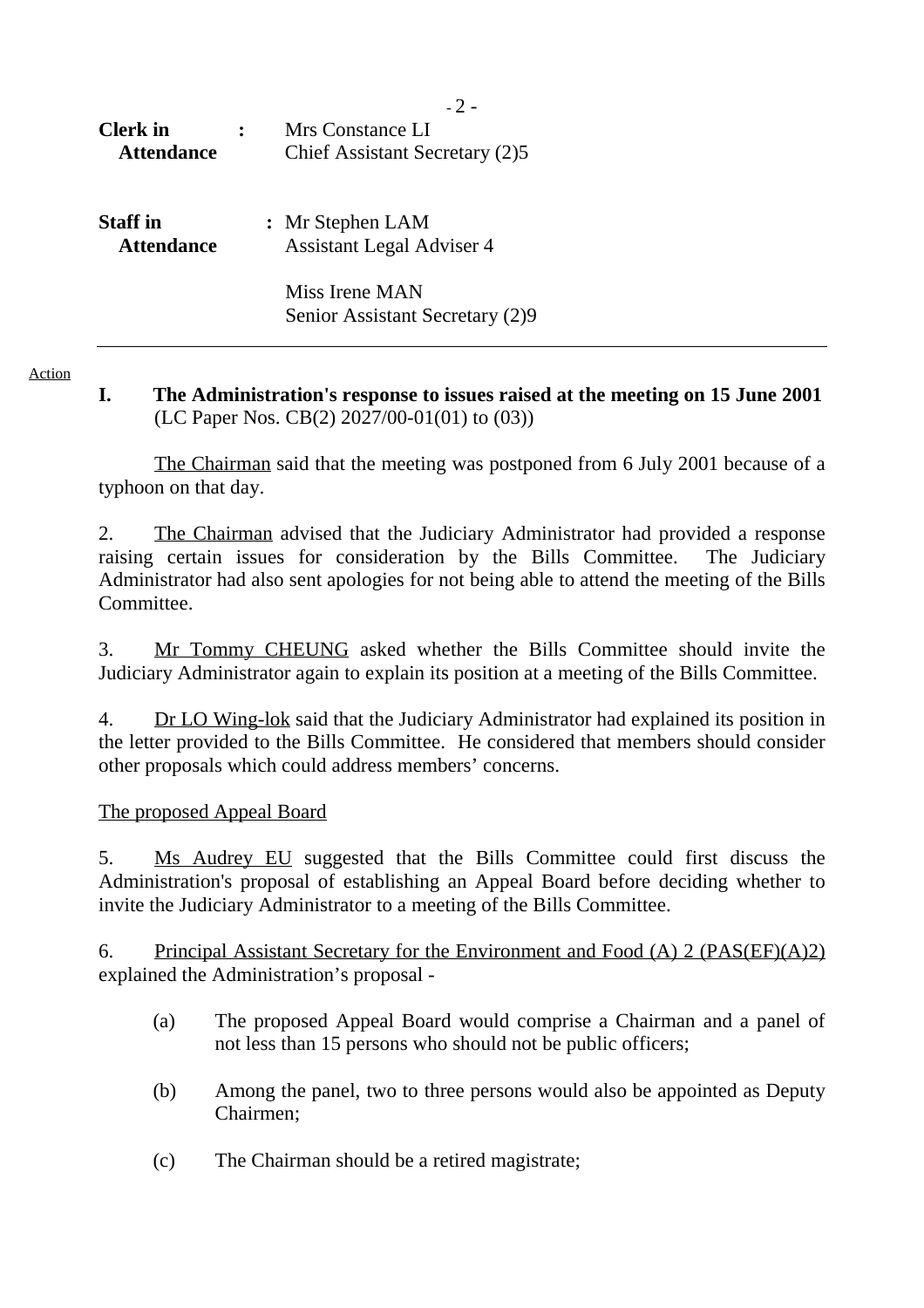- (d) Suitable persons from different sectors would be appointed as Panel members, including doctors, professionals academics, District Council members and members of consumer groups;
- (e) An Appeal Board sitting should consist of the Chairman or a Deputy Chairman, and three persons selected in rotation from the panel of 15 persons;
- (f) The Appeal Board would hear and determine any appeal relating to the issue of closure order by DFEH under the proposed section 128C(1) and the decision of DFEH to refuse to rescind the closure order under the proposed section 128C(7); and
- (g) The Board might consider any material submitted in both oral and written forms.

7. Referring to the Administration's paper (LC Paper No. CB(2)2027/00-01(02)), Ms Audrey EU enquired about the difference in time for the Licensing Appeal Board (LAB) and the proposed Appeal Board to arrange a hearing, and whether the Administration's proposed mechanism was cost-effective and efficient.

8. PAS(EF)(A)2 advised that an appellant might only be required to complete a simple application form to lodge an appeal. Upon receipt of the application, the secretary to the Appeal Board would make arrangements for a hearing.  $PAS(EF)(A)2$  further advised that an Appeal Board sitting could be arranged within 10 days. He said that the Board would not be required to operate on a full-time basis and the secretary to the Board could be deployed from Government and perform other duties as well. Such arrangement was common in Government and would not incur any cost to the appellant.

9. Ms Audrey EU welcomed the proposed inclusion of medical doctors and professionals to the Appeal Board. She asked whether the composition of the Appeal Board, the application form, the time limit for hearing and the availability of further appeal channel would be set out in the form of subsidiary legislation. She also asked whether honoraria would be paid to the Chairman and panel members. She further asked how the Administration could guarantee that a hearing could be conducted within 10 days given that panel members were appointed on a part-time, voluntary basis.

10. PAS(EF)(A)2 advised that the Bill would be amended to provide for the establishment of an appeal board while its operation might have to be set out in subsidiary legislation. He said that the Administration had not yet decided on the operation details such as payment of honoraria. As regards the availability of panel members, he said that with a pool of 15 panel members and that only two members were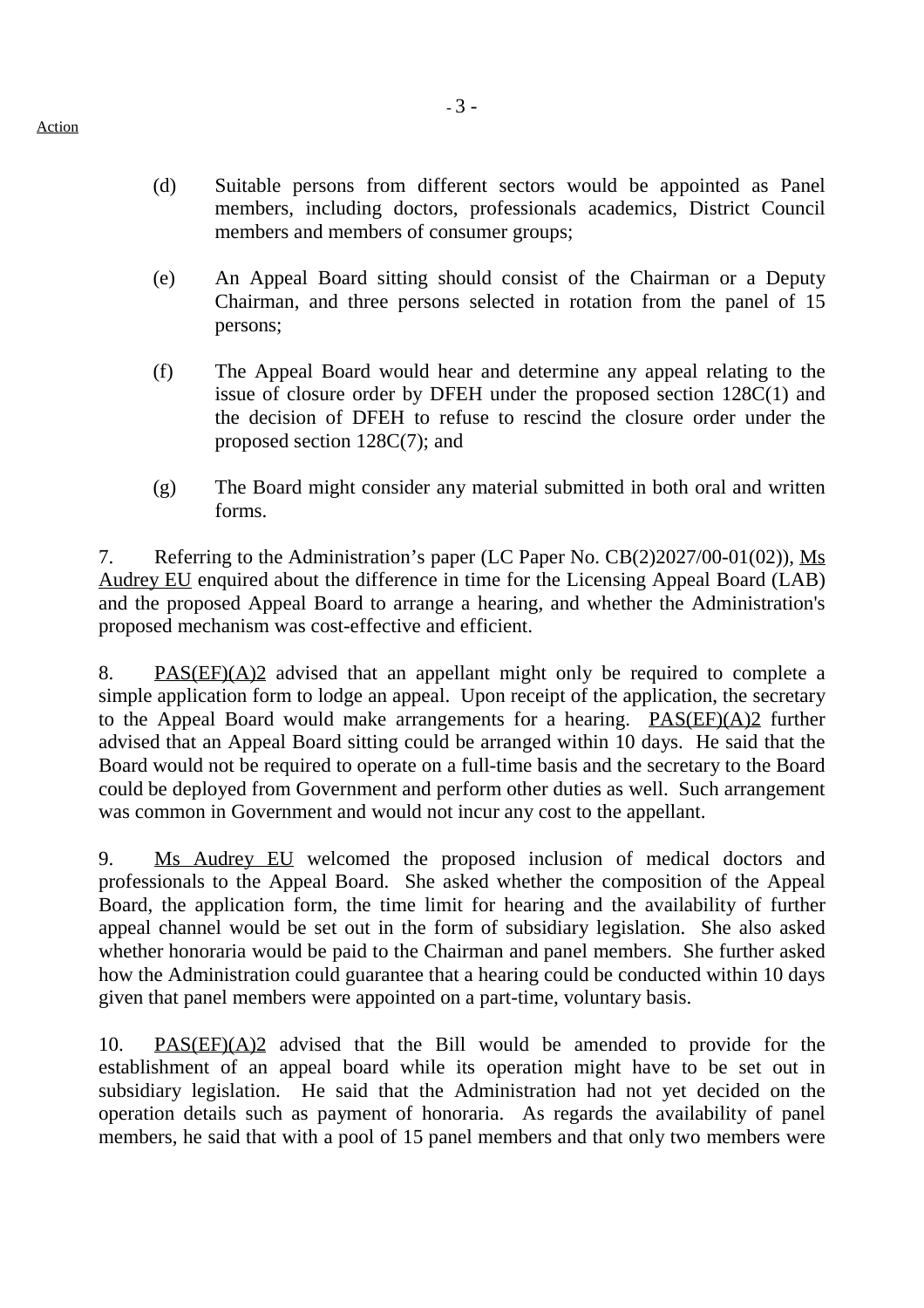Action

required for a sitting in addition to the Chairman or Deputy Chairman, he did not envisage much problem in arranging for an Appeal Board sitting.

11. Mr Tommy CHEUNG agreed that there were merits with the proposed appeals board mechanism in terms of cost and efficiency. However, the trade had expressed concern about the independence of the Appeal Board, since the members were to be appointed by the Administration. Nevertheless, the trade welcomed the proposal of appointing a retired magistrate as the Chairman of the Board. Moreover, he considered that representatives from the trade should also be included in the panel.

12. Mr Tommy CHEUNG further said that it often took a long time for the Liquor Licensing Board (LLB) to give the decision in writing. He hoped that the decision of the proposed Appeal Board could be available as soon as possible to facilitate the appellant to consider whether to lodge further appeals to the court.

13. Senior Assistant Law Officer of the Department of Justice (SALO) advised that the operation of the proposed Appeal Board would be governed by a set of Rules which would be subsidiary legislation. The Rules could also set out the time limit for holding a hearing.

14. On the concern about availability of the decision of LLB in writing, SALO said that he believed that Mr Tommy CHEUNG was referring to a special case dealt with by the Municipal Services Appeals Board (MSAB). He explained that in that particular case, other similar premises in Lan Kwai Fong were also involved and the judge had to conduct site visits and prepare a lot of documents. While the decision of Liquor Licensing Board (LLB) should normally be available within one week, the decision of MSAB on that particular case was released only after two months. He stressed that this was a complicated case which was also subject to a judicial review afterwards.

Admin the trade in the panel of the Appeal Board could be considered. As regards the 15. PAS(EF)(A)2 said that Mr CHEUNG's proposal of including representatives from arrangement for a hearing, he explained that a shorter lead time than that for LLB was possible, because FEHD would normally have prepared all necessary evidence and documents before issuing a closure order.

16. Mr Tommy CHEUNG requested that the Administration should provide a detailed information paper on the establishment of the Appeal Board, including its composition, time limit for conducting a hearing and releasing its decision in writing etc. He considered that the decision of the Appeal Board might even be released on the same day of the hearing so that the aggrieved could seek judicial review or remedies immediately. He added that the reasons for making a closure order under section 128C should also be made known to the operator concerned so that the operator could defend himself during the hearing. He requested that such requirement should be included in the subsidiary legislation.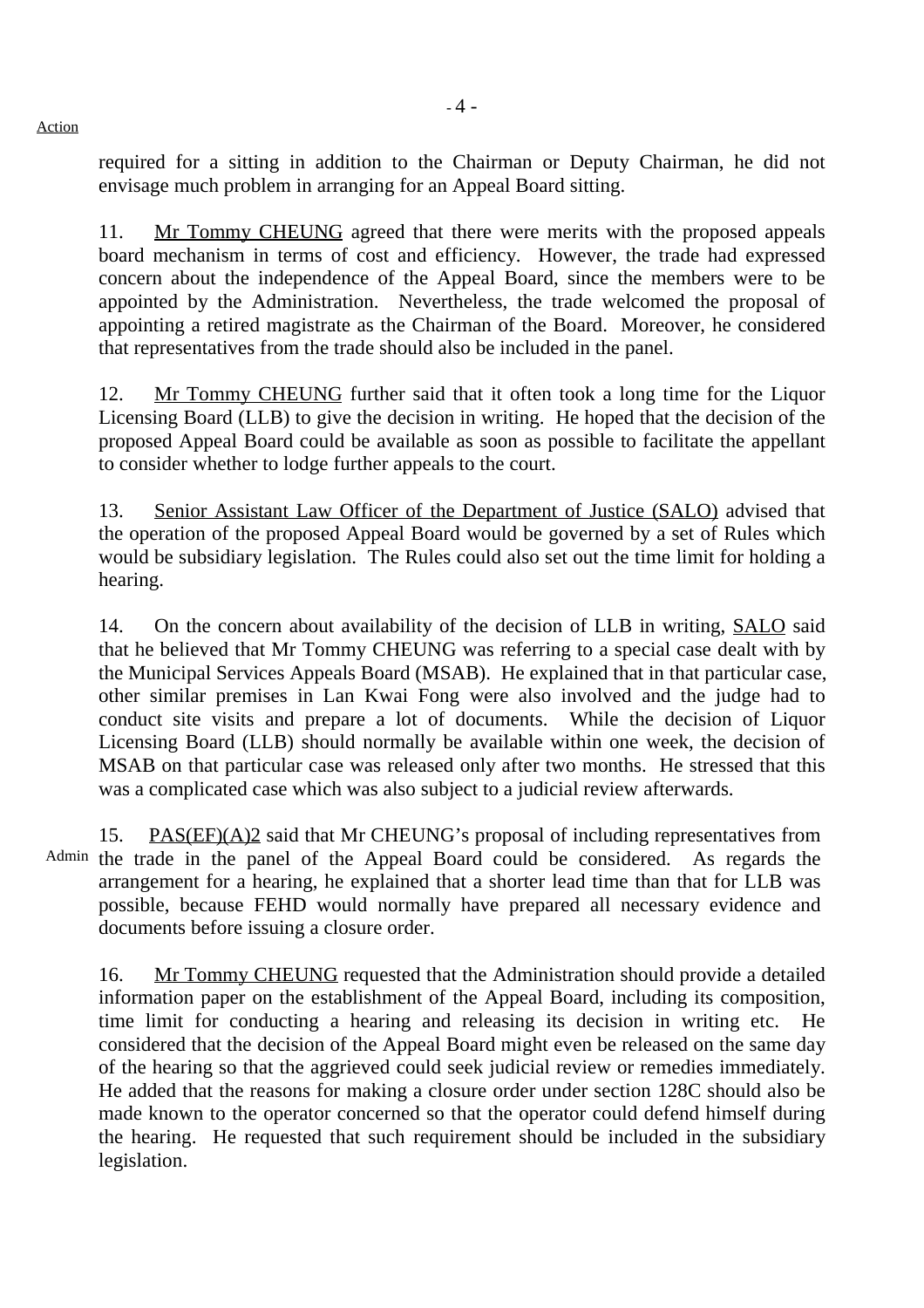17. Dr LO Wing-lok expressed support for a speedy, low cost and simple appeals mechanism, as well as the proposal of appointing experts and trade representatives to the panel. He sought clarification whether a further appeal channel would still be available after a decision was made by the Appeal Board.

18. Responding to Mr Tommy CHEUNG, PAS(EF)(A)2 advised that the subsidiary legislation would provide for the general operation of the Appeal Board. As regards the composition of panel members, he advised that this might not need to be included in the subsidiary legislation. He added that the panel members selected for a hearing would be well briefed of their duties and the procedures. He further said that the decision of the Appeal Board would not be final, and the Administration would still allow further appeals from parties concerned.

19. The Chairman pointed out that some legislation also specified the composition of appeal boards. Mr Tommy CHEUNG agreed with the Chairman and requested that the Board composition be included in the legislation. He also suggested that an industry representative should be present at each hearing. Ms Audrey EU expressed concern that Mr CHEUNG's request might give rise to problems in fixing an early hearing given the limited number of trade representatives on the panel.

20. The Chairman sought members' views as to whether they supported the proposed Appeal Board in principle. Mr Tommy CHEUNG said that the trade had expressed some concern on the proposed Appeal Board. Personally, he would be prepared to accept the proposed direction provided that there would be a balanced panel and that the operation and composition of the Appeal Board would be specified in subsidiary legislation. He would further consult the trade and report to the Bills Committee at the next meeting.

21. Ms Audrey EU said that she had no strong views if the industry found the proposal acceptable. She welcomed the arrangement of appointing professionals to the Appeal Board although she personally preferred the court to deal with appeals. As regards the time required for arranging hearings, the proposed Appeal Board would appear to be more efficient than the court. However, she considered that the establishment of the Appeal Board would still incur additional expenses such as publication of reports, etc.

22. In concluding the discussion, The Chairman said that the Bills Committee was generally in support of the proposed Appeal Board, subject to a balanced composition of the panel and the provisions for the operation and time limit for conducting a hearing etc. be specified in the legislation.  $PAS(EF)(A)2$  agreed to consider the suggestions and would provide details for further discussion.

Admin

# **II. Clause-by-clause examination**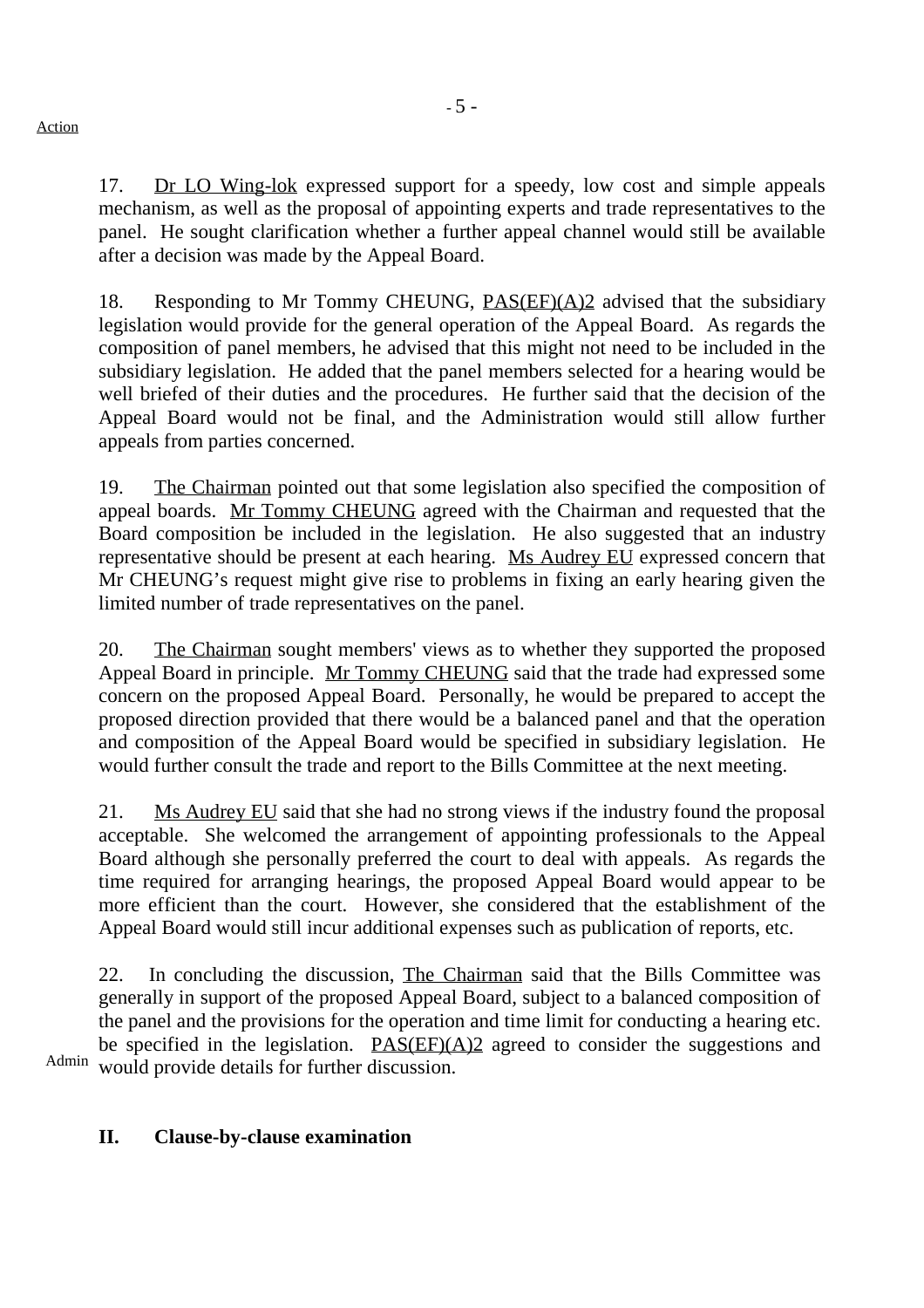#### Action

### Sections 128(1A)

23. In reply to Ms Audrey EU,  $PAS(EF)(A)2$  advised that the proposed CSA was made in response to the concern that a licensed food establishment should not be closed on the ground that it had not obtained the necessary permit to sell certain food such as sashimi. ALA4 confirmed that the proposed CSA could achieve the intended effect.

### Section 128B(2)

24. Referring to the proposed section 128B(2), Ms Audrey EU said that the owner of the premises should be notified upon the issue of the closure order. SGC advised that such provision had been added in the proposed section 128C(2A) which applied to both licensed and unlicensed food establishments. Acting Assistant Director (Headquarters) of FEHD (AD(HQ)(Atg)) added that members raised this concern at a previous Bills Committee meeting when discussing the procedures to issue a closure order under section 128C. However, section 128B dealt with closure orders issued by the court. Ms Audrey EU considered that similar provisions requiring that owners should also be notified should be included in section 128B. PAS(EF)(A)2 undertook to examine the feasibility of adding the notification requirement in section 128B.

Admin

# Section 128B(8)

25. Mr Tommy CHEUNG expressed concern that the gas, water and electricity supplies would be disconnected upon the issue of a closure order, irrespective of whether the premises were used for human habitation. He said that sometimes the residents might be away from Hong Kong and might not know about the closure order. Ms Audrey EU shared similar concern and asked whether the Administration would consider retaining the utility supplies if the premises were used for human habitation. She said that the closure order made under section 128B was only to prohibit the operation of unlicensed food business rather than human habitation.

26. PAS $(EF)(A)$ <sup>2</sup> agreed to consider members' request. He said that it was necessary to retain the discretion of the Authority to disconnect utility supplies where necessary. He also raised questions about the consequences should the illegal food business continue on the premises after the issue of a closure order. SALO advised that an operator of unlicensed food premises would usually disappear upon the issue of a closure order. However, if the operator continued the illegal food business on premises which were subject to a closure order, he would be subject to severe penalty in accordance with the relevant provisions in Cap. 132.

Admin 27. Ms Audrey EU asked whether the Administration would also amend section 128(1A) in Cap.132 to allow habitation on the closed premises, in line with the CSAs proposed for new section  $128B(10)(a)$ .  $PAS(EF)(A)2$  responded that he would need to consider the implications of Ms EU's suggestion.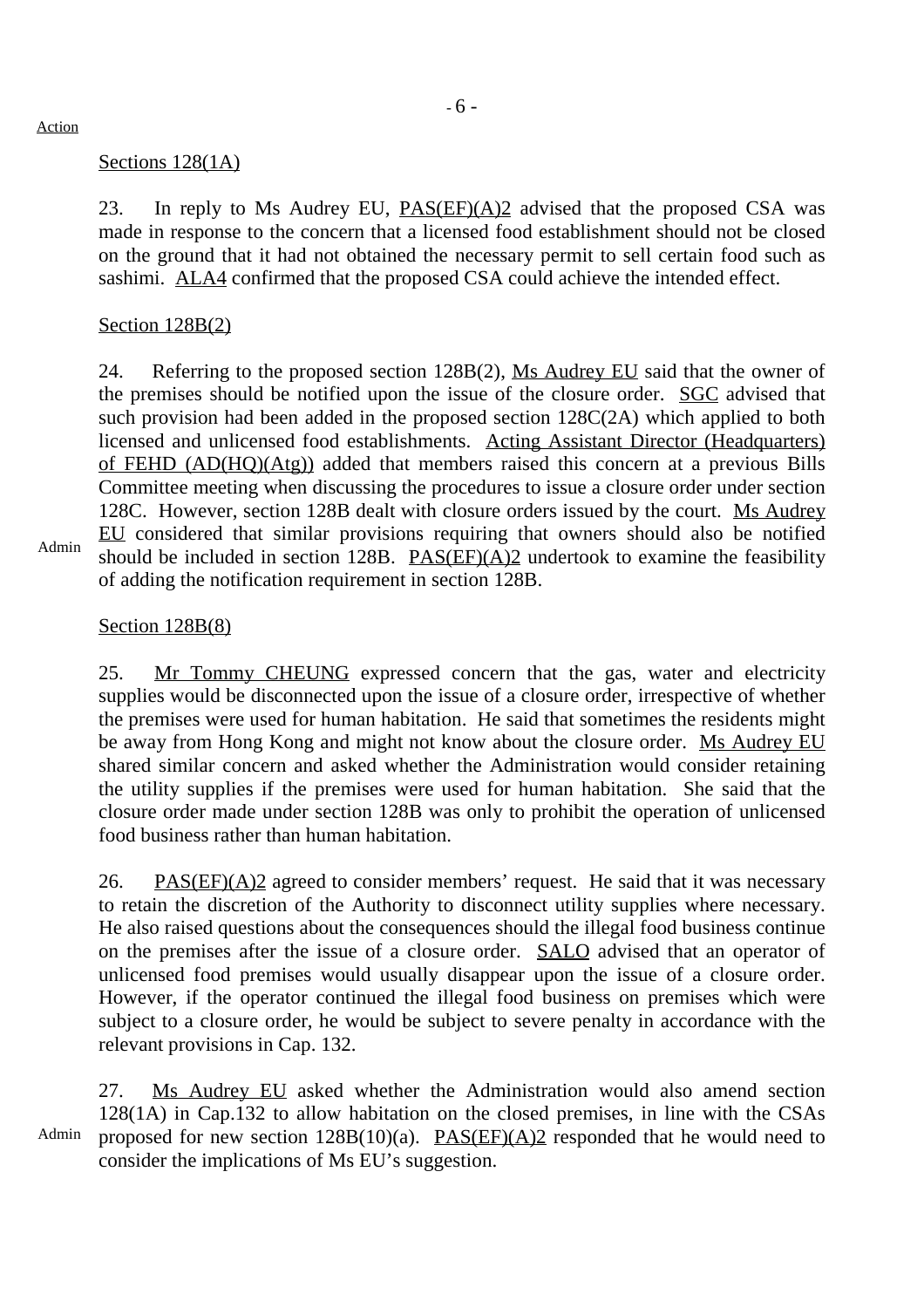# *Entering closed premises*

28. Ms Audrey EU noted from Form H in clause 6 of the Bill that if someone entered a closed food premises, he might be liable to a fine of \$1,750 per day of stay and imprisonment of 12 months; and if someone removed or defaced the closure order, he would be liable to a penalty of \$1,750 and imprisonment for six months. She asked whether the penalties were too heavy, and whether these applied to re-entering a closed premises to do food business.

29. SALO advised that any person entering a closed food premises would commit an offence under section 128B(9), while breaking the lock or seal of the premises was an offence under section 128B(11)(b). He said that a person should apply for permission under section  $128B(10)$  or  $128C(13)$  as appropriate, to re-enter premises which was subject to a closure order.

30. Ms Audrey EU sought clarification on the purpose of the provisions for putting the premises under lock and seal, and whether this was practicable if the premises were still used for human habitation.

31. SALO explained that the closure order normally lasted for a short period. Based on past experience, the operator would surrender the premises once a closure order was made, and the owner would apply to rescind the order for repossession of the premises in about one week.

32. PAS(EF)( $A$ )2 explained that putting a closed premises under lock and seal was to prevent a person from continuing to operate unlicensed food business on a closed premise. Otherwise, the Authority would have to deploy manpower to inspect the premises frequently to ensure that the closure order was complied with. He said that if the premises were used for human habitation, the residents of the premises would be allowed to enter the premises which would not be entirely locked in these cases.

33. Mr Tommy CHEUNG was of the view that imprisonment terms were too severe for entering a closed premises without permission. He asked about the number of cases where people were punished for breaking the lock/seal to re-enter closed premises under section 128 in the past two years. He also expressed concern that the owner might wish to enter the closed premises to ensure the safety of gas/electricity supplies, or the operator might want to remove any hazard. He considered that the Bill should state clearly that measures to enforce a closure order were only to prohibit the continuation of food business on the premises concerned.

34. PAS(EF)(A)2 advised that there were provisions in the Bill for the operator or the owner to apply for permission to re-enter a closed licensed premises to remove the hazard or to carry out rectifications. As for the unlicensed food premises, putting them under

#### Action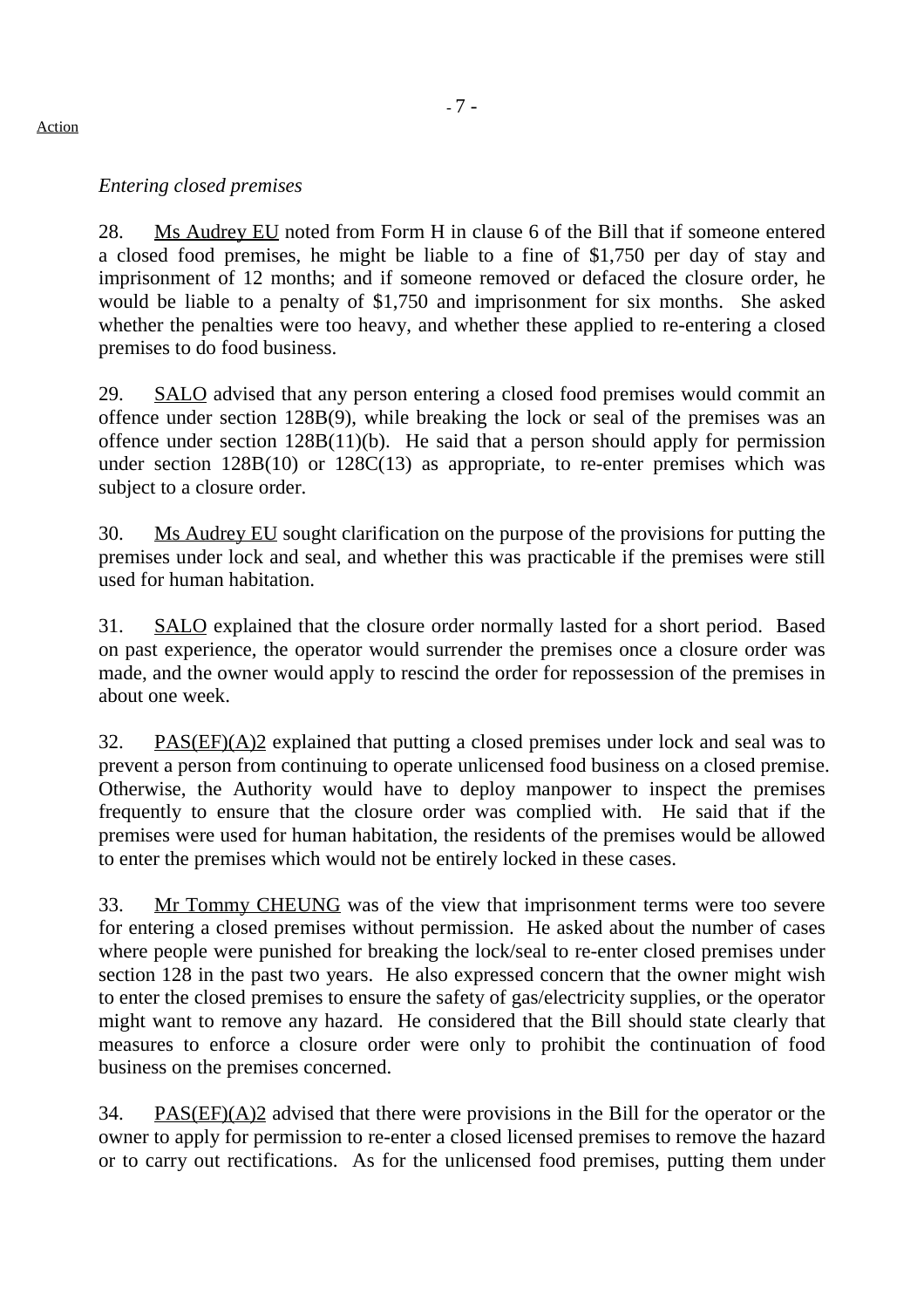lock and seal would be the most effective and direct means to prevent continuous operation of illegal food business given the Administration's limited resources. He reiterated that anyone who had reasonable grounds could apply for permission to re-enter a closed premise.

35. The Chairman asked how the owner applied to lift the closure order if the operator disappeared upon the making of a closure order. SALO advised that the owner should apply to court for a re-possession order. Upon receipt of the application for a repossession order, the magistrate would normally allow the bailiff or the owner to enter the closed premises on a temporary basis.

Admin 36. Mr Tommy CHEUNG expressed concern about the time required for the court to issue the re-possession order. The Chairman requested the Administration to provide the information after the meeting.

37. Ms Audrey EU asked whether the Authority would ensure that the premises were safe before putting lock and seal to the premises. SALO advised that section 128C(15) provided that the Authority might dispose of or remove or make arrangements for articles or things inside the closed premises, while section 128C(13)(a) provided for the situations where re-entry to the closed premises would be permitted.

38. Ms Audrey EU and Mr Tommy CHEUNG considered the penalty for breaking into a closed premise too heavy. The Chairman asked if the Administration would consider different penalties for breaking the lock/seal of closed premises, and for continued operation of food business on premises subject to a closure order. PAS(EF)(A)2 advised that the proposed penalty was the maximum penalty for those who deliberately ignored the closure order and break the lock/seal to enter the closed premises without permission. It was for the court to decide the penalty having regard to all relevant circumstances. SGC supplemented that a person who deliberately ignored a closure order and re-enter a closed premise without permission was a serious offence and the proposed penalty was appropriate. He added that the penalty was for entering or remaining on closed premises irrespective of the nature of activities carried on at the premises.

39. Ms Audrey EU referred to section 128C(19) and asked whether "the person having the management or control of any premises" meant the operator or the owner of the food premises. She was concerned that the owner might have to bear certain costs of which he was totally unaware. Ms EU also asked whether the definition of "civil debt" and "expenses" included the costs for locking the premises and disconnecting all supplies under section  $128C(11)$ . SGC advised that since the phrase was qualified by "immediately before the closure order in respect of the premises came into force", it referred to the operator of the food premises if the operator was a tenant of the premises at the time, and that section 128C(19)(a)-(c) set out those cost that was recoverable.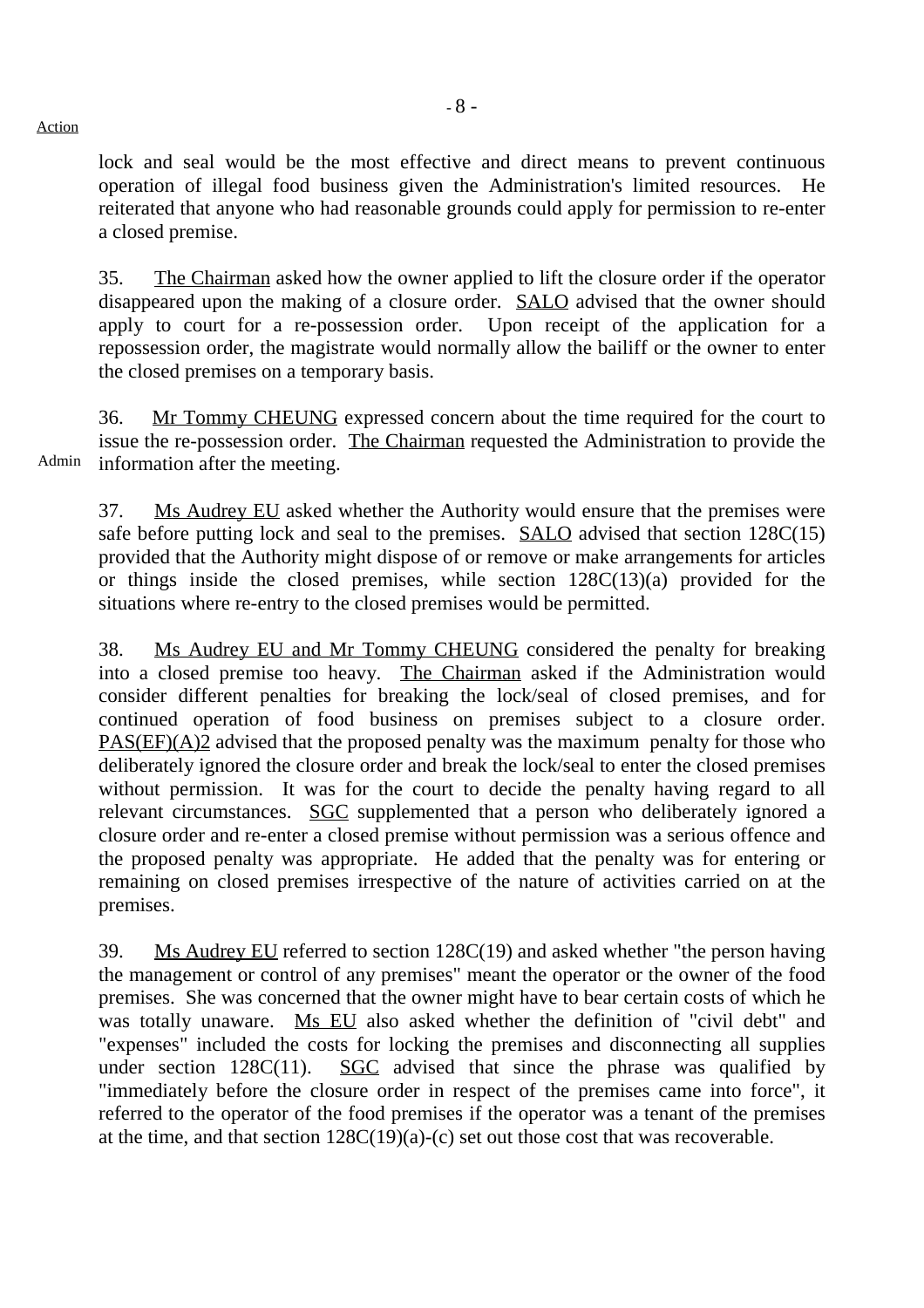40. Ms Audrey EU enquired about the amount charged to the operator or tenant of the closed premises in the past, and whether the owner would be liable if the operator did not pay such expenses. SALO advised that the premises would usually be closed for several days and the order would then be rescinded. There was no precedent on charging the owner or tenant for costs.

41. Mr Tommy CHEUNG asked whether section 128C(19) could specify that the owner would not be held responsible for the costs which should be borne by the operator/tenant concerned. SALO advised that legally speaking, if the owner was not in possession of the premises and had no knowledge of the business carried out on it, he would not be held responsible for any liability arising from the closure order. SGC supplemented that only the person in control of the premises immediately before the operation of the closure order would be held responsible. If the premise was occupied by a tenant, he would be the one responsible for the civil debt.

# *Forms H, I and J*

Admin 42. Ms Audrey EU reminded the Administration to include in Form I the time limit for lodging an appeal in accordance with changes made to the appeal mechanism.

43. Ms EU commented that the contents of the Forms listed in clause 6 of the Bill should be in line with those in the Bill or existing provisions in Cap.132. In this connection, she asked why Form I used the expression of "I now have reasonable cause to believe" while Form J still used "now on proof to my satisfaction". SGC explained that the expressions in Forms I and J were consistent with those used in section  $128C(1)$ and section 128C(6) respectively.

44. Ms EU further asked whether Form J and Form H should use similar expressions since both Forms were concerned with the power of Director of Food and Environmental Hygiene (DFEH). SGC explained that Form J would be issued when the Authority was satisfied that a closure order could be rescinded in accordance with section 128C(6), after receiving an application made under section 128C(5). He considered the expressions in both Forms appropriate. In reply to Ms Audrey EU, SGC advised that paragraphs (a) and (b) in Form J would cover the situations under section 128C(6)(a) and (b) respectively.

45. In response to Ms Audrey EU's further enquiry, PAS(EF)(A)2 said that an amendment would be made to Form H regarding notifying the owner of the premises of the making of a closure order.